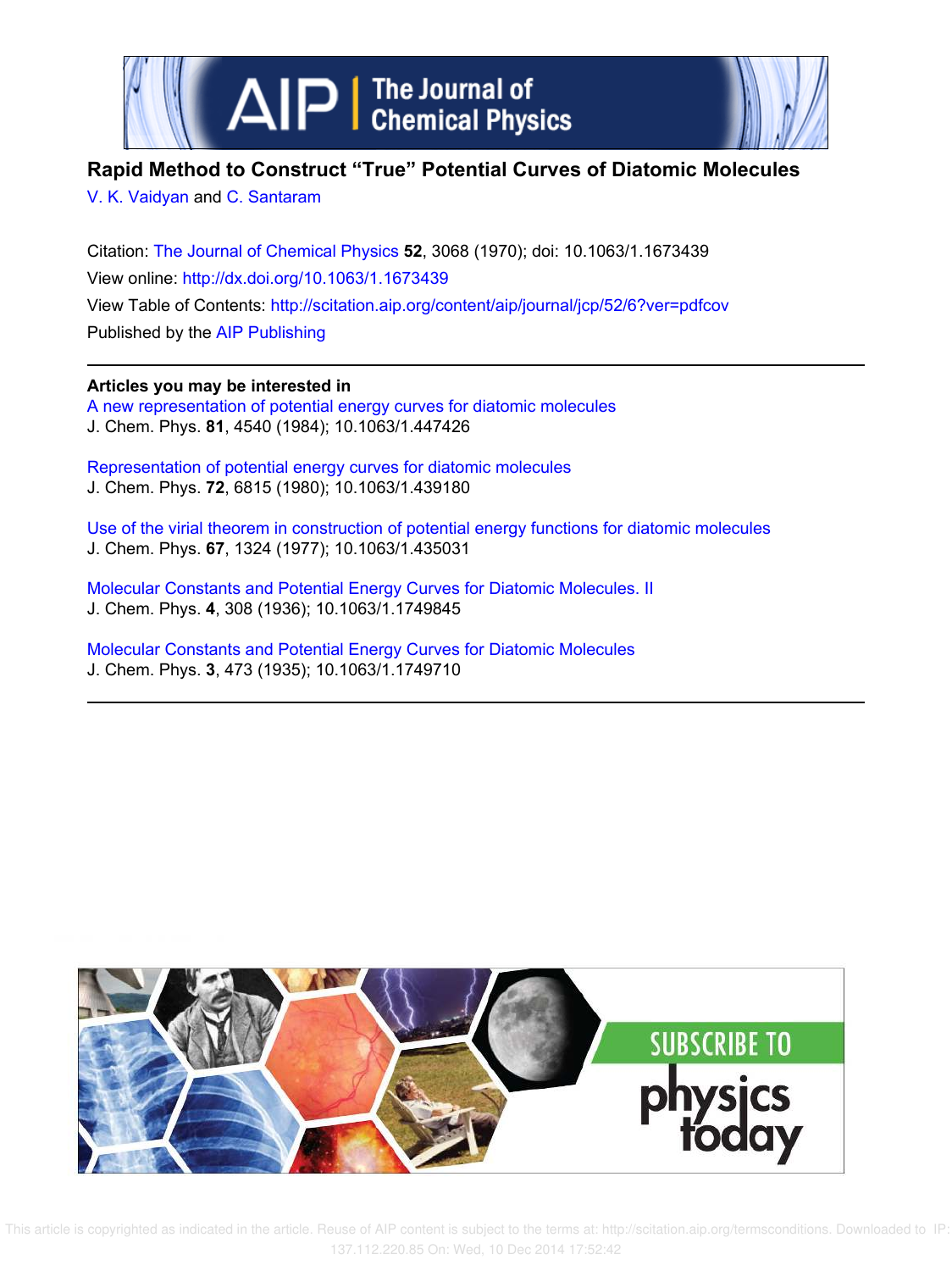# Rapid Method to Construct "True" Potential Curves of Diatomic Molecules

V. K. VA!DYAN AND C. SANTARAM *Indian Institute of Technology, Madras, India*  (Received 6 May 1969)

A rapid method to evaluate the classical turning points of vibrational levels for the electronic states of diatomic molecules whose energy terms can be represented adequately by a quadratic in  $(v+1)$  is discussed. The method is based on the fact that the internuclear distance *"r"* corresponding to energy *"U"* can be represented by an equation of the form  $y(r) = mx(U) + c$ , the equation of a straight line. The method is also extended to electronic states whose *w.y.* is not very large. To check the validity of these procedures potential energy curves are constructed for  $X$  <sup>2</sup> $\Sigma^+$ ,  $A$  <sup>2</sup> $\Pi_{3/2}$ , and  $A$  <sup>2</sup> $\Pi_{1/2}$  states of CN;  $X$  <sup>1</sup> $\Sigma_q$ <sup>+</sup> and  $A$  <sup>2</sup> $\Sigma_q$ <sup>+</sup> states of  $N_2$ ; and  ${}^{3}$ II<sub>0u</sub>+ state of <sup>79</sup>Br<sup>81</sup>Br. All these values are compared with those obtained by RKRV method. In all cases the agreement is found to be satisfactory, with a deviation of less than  $0.1\%$  to RKRV values. Further, a method to check the validity of a Morse function for a particular electronic state is discussed, and a method to adjust the Morse function to represent the true curve is illustrated by considering the  $A$ <sup>2</sup>II<sub>3/2</sub> state of CN.

# I. INTRODUCTION

The construction of the true potential energy curves, based on the WKB approximation, is developed by Rees<sup>1</sup> by giving analytical expressions for "f" and "g" involved in the calculation of  $r$  values. Vanderslice *et al.<sup>2</sup>*modified this method so as to apply it for any electronic state irrespective of its vibrational term representations (e.g., quadratic, cubic, etc). However, the evaluation of *r* values is quite laborious. Hence, a rapid method which gives sufficiently accurate results is desirable, and it can be achieved if one can find an empirical relation connecting  $r$  and  $U$ .

# II. THEORETICAL: AN EMPIRICAL RELATION CONNECTING rAND *U*

#### A.  $E(v, K)$  a Quadratic in  $(v+\frac{1}{2})$

For rotationless state  $(J=0)$  the general expression representing the energy of an electronic state is

$$
E_v = \omega_e(v + \frac{1}{2}) - \omega_e x_e(v + \frac{1}{2})^2 + \omega_e y_e(v + \frac{1}{2})^3
$$
  

$$
-\omega_e z_e(v + \frac{1}{2})^4 + \cdots
$$
 (1)

But for most electronic states  $E<sub>v</sub>$  can be represented fairly accurately by the first two terms of Eq.  $(1)$  by a least-square fitting to the constants  $\omega_e$  and  $\omega_e x_e$ . To derive an empirical relation connecting  $r$  and  $U$  one can use Morse function,

$$
U(r) = D\{1 - \exp[-\alpha(r - r_e)]\}^2
$$
 (2)

since it satisfies Schrodinger's equation for energy states which can be represented by a quadratic in  $(v+\frac{1}{2})$ . From Eq.  $(2)$ ,

$$
-\alpha(r-r_e) = \ln\{1 \pm [U(r)/D]^{1/2}\}
$$

since  $D=\omega_e^2/4\omega_e x_e$ , and  $\alpha$  and  $\alpha r_e$  are constants, one can write the above expression as

$$
\log\left[\omega_e \pm (4\omega_e x_e U)^{1/2}\right]/\omega_e\} = -\alpha' r + \alpha' r_e \tag{3}
$$

where  $\alpha' = 2.3026\alpha$ , i.e.,

$$
\log[\omega_e \pm (4\omega_e x_e U)^{1/2}] = -\alpha' r + \alpha' r_e + \log \omega_e.
$$

If we replace  $-\alpha'$  by "m" and  $(\alpha' r_e + \log \omega_e)$  by "c,"

$$
\log[\omega_e \pm (4\omega_e x_e U)^{1/2}] = mr + c. \tag{4}
$$

Thus, for  $r_{\text{max}}$  and  $r_{\text{min}}$  sides one can write expressions as

$$
r>r_e, \quad \log[\omega_e-(4\omega_e x_e U)^{1/2}]=m_+r_{\max}+c_+, \quad (5)
$$

$$
r < r_e, \quad \log[\omega_e + (4\omega_e x_e U)^{1/2}] = m_r r_{\min} + c_r, \quad (6)
$$

or, vice versa. Now the half-width,

$$
\frac{1}{2}(\mathbf{r}_{\max} - \mathbf{r}_{\min}) = (2\alpha)^{-1} \log \frac{\omega_e + (4\omega_e x_e U)^{1/2}}{\omega_e - (4\omega_e x_e U)^{1/2}}. \tag{7}
$$

Equation  $(7)$  is identical with expression for f in Ree's quadratic method. Thus by using Expressions (5) and (6) one can find *r* values corresponding to any energy value U, provided *m* and *e* are known. These constants can be determined with a knowledge of *r* values evaluated by using RKRV method corresponding to two energy states. Thus, after knowing *m* and *e* the evaluation of *r* values for the remaining vibrational levels of that electronic state is simple and rapid.

### **B.**  $E(v, K)$ , a Cubic in  $(v+\frac{1}{2})$

For certain electronic states it is not possible to represent the whole vibrational term system by a single quadratic equation in  $(v+\frac{1}{2})$ . But for states whose  $\omega_e v_e$  is not appreciably large it can be divided into segments, each segment consisting of a few vibrational levels can be represented fairly accurately by suitable choices of  $\omega$  and  $\omega x$ . After such an adjustment the method outlined in the preceding section can be employed. But in this case, if there are *"n"* segments  $(n+1)$  *r* values must be known. However, in practice for such states two segments are found to be enough to represent the whole system; only very seldom are three necessary. Hence, in this case also, this method is of ) particular importance due to its rapidity.

3068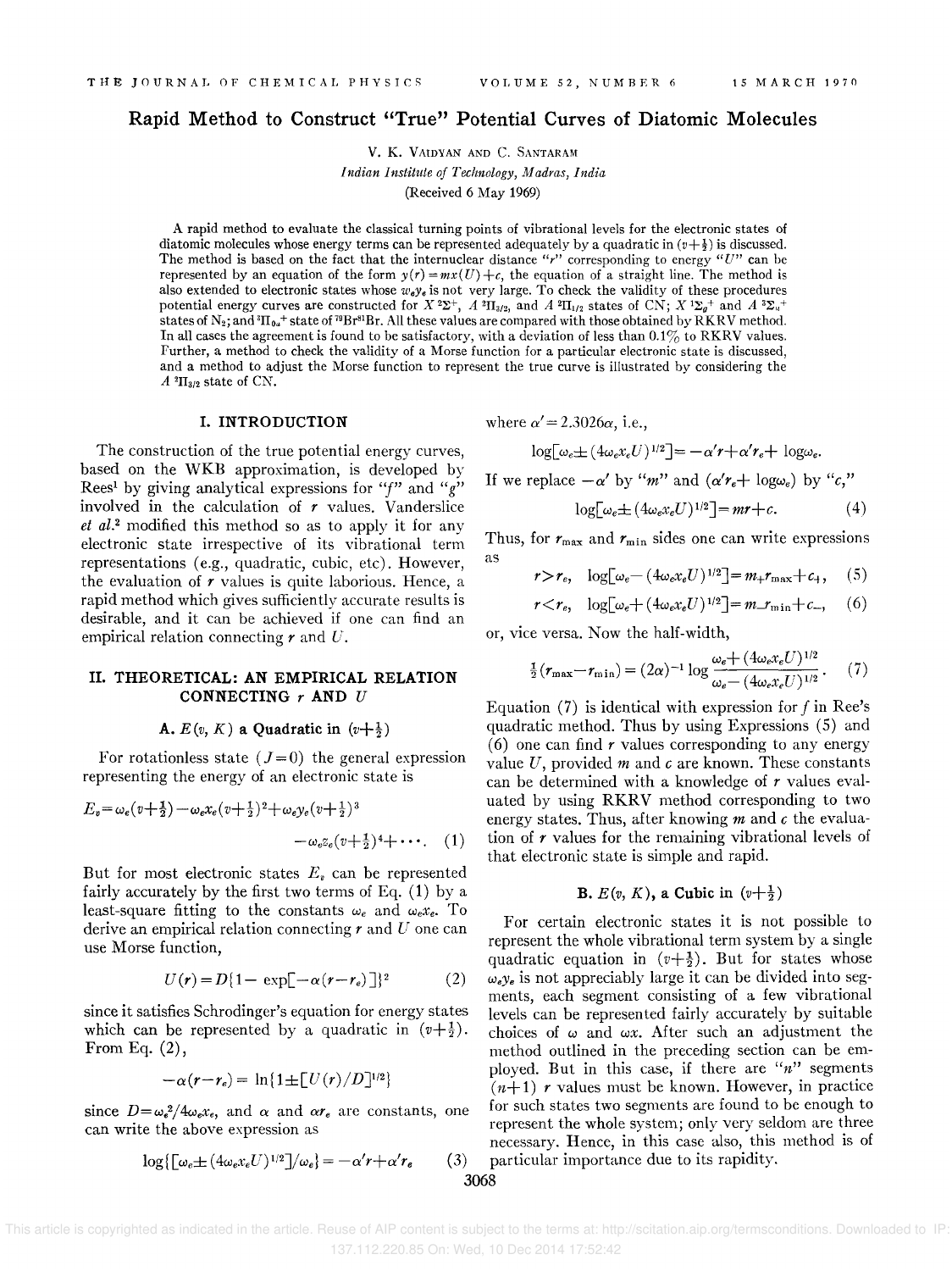#### III. EXAMPLES

### A. P.E. Curves of CN and  $N_2$

As an illustration, as well as a check to this new procedure, we calculated *r* values for  $X^2\Sigma^+$  state of CN which can be represented adequately by a quadratic in  $(v+\frac{1}{2})$  after a least-square fitting. The constants  $\omega$  and  $\omega x$  after least-square fitting are given in Table I. The *r* values calculated by this method are tabulated in Table II together with RKRV values.<sup>3</sup> The agreement is found to be remarkably good. Further, we constructed P.E. curves for the  $A^2\Pi_{1/2}$  and  $A^2\Pi_{3/2}$  states of CN. They are given in Tables III and IV, respectively. RKRV values are also given in these tables for comparison.

As a further check, r values are evaluated for  $X^1\Sigma_g^+$ and  $A^3\Sigma_u^+$  states of  $N_2$  and are compared with RKRV values<sup>4,5</sup> (Table V). The agreement is found to be good and the deviation is within  $0.1\%$  or less.

### B. P.E. Curve of 79Br81Br

To illustrate the procedure outlined in II.B. we considered  ${}^{3}H_{0u}{}^{+}$  state of  ${}^{79}Br^{81}Br$ . The whole system consisting of 21 vibrational levels can be represented adequately by two quadratic equations in  $(v+\frac{1}{2})$ , one for  $v=0$  to 14 and the other for  $v=14$  to 21. The constants  $\omega$  and  $\omega x$  are evaluated by the method of least squares, and the values thus obtained are given in Table I. The  $r$  values thus evaluated for a few vibrational levels are given in Table VI, and there is a close agreement with RKRV values.<sup>4</sup>

# IV. A STUDY OF MORSE FUNCTION

Due to its simplicity, the Morse function is of particular importance for various problems connected with diatomic molecules. Since the Morse function leads to an exact solution of the one-dimensional Schrodinger's equation, and describes the energy levels  $E<sub>v</sub>$  as a quadratic in  $(v+\frac{1}{2})$ , it must represent such states fairly accurately. The agreement will however, depend on the choice of constants  $\alpha$  and  $r_{e}$ .

From Relations (4) and (5) one can arrive at the following requirements for the Morse function to be a good approximation to a particular electronic state:

(i) 
$$
m_+ = m_-
$$
 and (ii)  $c_+ = c_-$ , (8)

where  $+$  and  $-$  denotes the constants for  $r > r_e$  and  $r < r_e$ , respectively.

These conditions can be tested for a particular state by drawing a graph with  $log[\omega_e \pm (4\omega_e x_e U)^{1/2}]$  vs *r*. If it is a straight line, the two conditions are satisfied and a Morse function is a good approximation to that state. But if  $m_{+} \neq m_{-}$ , the plot will deviate from a straight line. and this would represent a deviation of the Morse curve from the true curve. For the molecular states  $(2\Sigma^+,{}^{2}\Pi$  of CN and  ${}^{1}\Sigma^+, {}^{3}\Sigma^+$  of N<sub>2</sub>) studied here, al-



FIG. 1. A plot of log  $\left[\omega_e \pm (4\omega_e x_e U)^{1/2}\right]$  vs *r* for the *A* <sup>2</sup>H<sub>3/2</sub> state of CN to test the validity of Morse function.

though in general  $m_+$  and  $m_-$  are found to be slightly different, the plot of  $log[\omega_e \pm (4\omega_e x_e U)^{1/2}]$  vs *r* can be reasonably well represented by a single straight line, thereby indicating that the Morse function is a good approximation for them. Figure 1 shows such a plot for the  ${}^{2}H_{3/2}$  state of CN.

# A. Adjustment of Morse Function to Represent the True Curve

As already mentioned, Morse function can be adjusted so as to represent the true curve by choosing proper constants  $\alpha$  and  $r_e$ . From the graph {i.e.,  $\log[\omega_e \pm (4\omega_e x_e U)^{1/2}]$  vs r one can find the slope m and it is related to  $\alpha$  by

$$
\alpha = 2.3026m, \tag{9}
$$

as is obvious from Eq. (3).

At the equilibrium distance  $r_e$ ,  $U=0$ , Relation (4) shows that *re* can be determined from the graph as the *r* value corresponding to  $log\omega_e$ .

### B. Adjusted Morse Function for *A* <sup>2</sup> $\Pi_{3/2}$  State of CN

Using the constants  $\alpha$  and  $r_e$  obtained from the graph (Fig. 1), we calculated  $r$  values for a few vibrational states of  $A^2\Pi_{3/2}$  state of CN, which are given in Table II. It is evident that the adjusted Morse function represents that electronic state fairly well. The maximum deviation from RKRV data is only 0.2%. However, it can be seen that the *r* values obtained from the new procedure (rapid method) are in better agreement with the RKRV values than those from the adjusted Morse function. This is due to the fact that the graphical *m* value used for the determination of the Morse con-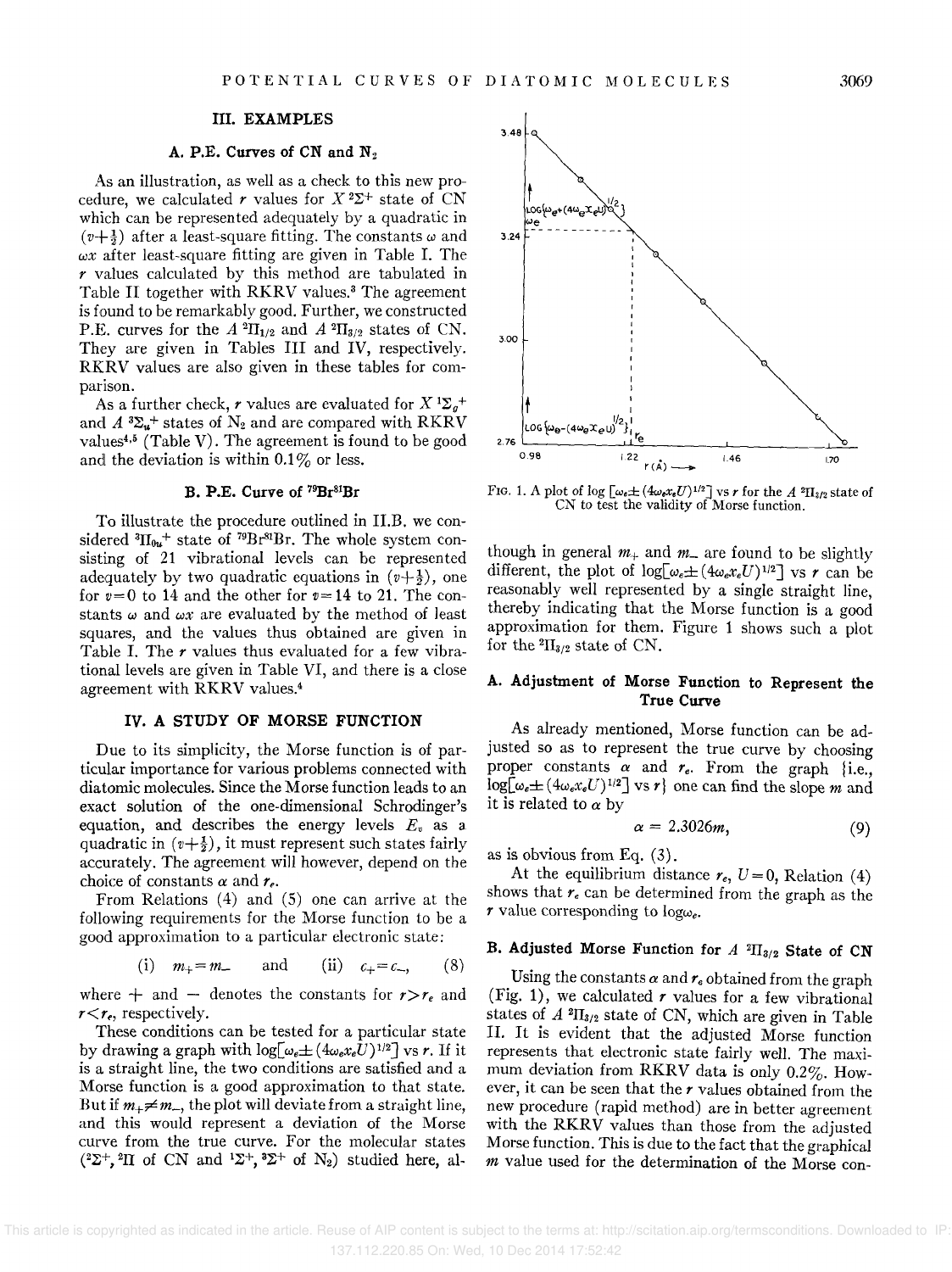|                  | Electronic                        | $\pmb{v}$ |             |           |            |
|------------------|-----------------------------------|-----------|-------------|-----------|------------|
| Molecule         | state                             | From      | Тo          | $\omega$  | $\omega x$ |
| CN               | $X^2\Sigma^+$<br>$A^{2}\Pi_{1/2}$ | $\bf{0}$  | $1\epsilon$ | 2069.2202 | 13.25942   |
| CN               | $A^{2}\Pi_{3/2}$                  | 0         | 18          | 1813.7369 | 12.8722    |
| $\mathrm{N}_2$   | $X$ $^1\Sigma_g{}^+$              | $\bf{0}$  | 15          | 2358,6004 | 14.38766   |
| $\rm N_2$        | $A^3\Sigma_u^+$                   | $\bf{0}$  | 9           | 1460.6913 | 13.9247    |
| $^{79}Br^{81}Br$ | $B^{3}\Pi_{0u}$ <sup>+</sup>      | $\bf{0}$  | 14          | 165.6759  | 1.71608    |
| $^{79}Br^{81}Br$ | $B^3\Pi_{0u}$ <sup>+</sup>        | 14        | 21          | 168.3185  | 1.89825    |

TABLE I. Constants  $\omega$  and  $\omega x$  after least-square fitting.

TABLE II. P.E. curve for  $X^2\Sigma^+$  state of CN.

|                         |                         |                        |                              |                        | RKRV method                  |  |
|-------------------------|-------------------------|------------------------|------------------------------|------------------------|------------------------------|--|
| $\pmb{v}$               | $U$ (cm <sup>-1</sup> ) | $r_{\min}(\mathbf{A})$ | $r_{\text{max}}(\text{\AA})$ | $r_{\min}(\text{\AA})$ | $r_{\text{max}}(\text{\AA})$ |  |
| 0                       | 1 031.2                 | $1.1237$ <sup>a</sup>  | 1.2244                       | 1.1237                 | 1.2244                       |  |
| 1                       | 3 073.6                 | 1.0924                 | 1.2677                       | 1.0923                 | 1.2676                       |  |
| $\overline{\mathbf{c}}$ | 5 089.7                 | 1.0723                 | 1.3001                       | 1.0722                 | 1.2997                       |  |
| 3                       | 7 079.5                 | 1.0568                 | 1.3275                       | 1.0566                 | 1.3274                       |  |
| 4                       | 9 042.8                 | 1.0439                 | 1.3526                       | 1.0438                 | 1.3525                       |  |
| 5                       | 10 980                  | 1.0328                 | 1.3760                       | 1.0327                 | 1.3760                       |  |
| 6                       | 12 890                  | 1.0231                 | 1.3983                       | 1.0230                 | 1.3984                       |  |
| 7                       | 14 775                  | 1.0144                 | 1.4198                       | 1.0143                 | 1.4198                       |  |
| 8                       | 16 632                  | 1.0064                 | 1.4406                       | 1.0063                 | 1.4406                       |  |
| 9                       | 18 4 63                 | 0.9991                 | 1.4609                       | 0.9991                 | 1.4610                       |  |
| 10                      | 20 267                  | 0.9923                 | 1.4809                       | 0.9924                 | 1.4809                       |  |
| 11                      | 22 045                  | 0.9861                 | 1.5005                       | 0.9861                 | 1.5005                       |  |
| 12                      | 23 797                  | 0.9802                 | 1.5199                       | 0.9803                 | 1.5200                       |  |
| 13                      | 25 5 20                 | 0.9748                 | 1.5392                       | 0.9749                 | 1.5393                       |  |
| 14                      | 27 217                  | 0.9696                 | 1.5583                       | 0.9696                 | 1.5583                       |  |
| 15                      | 28 887                  | 0.9648                 | 1.5774                       | 0.9648                 | 1.5774                       |  |
| 16                      | 30 530                  | $0.9602*$              | $1.5964*$                    | 0.9602                 | 1.5964                       |  |
| 17                      | 32 146                  | 0.9559                 | 1.6154                       | 0.9558                 | 1.6153                       |  |
| 18                      | 33 734                  | 0.9517                 | 1.6344                       | 0.9516                 | 1.6343                       |  |

<sup>a</sup> Values used for evaluating *m* and *c* and in this case they are  $m = -0.9887761$ ,  $m_{+} = -0.9742839$ ,  $c_{-} = 4.4733975$ ,  $c_{+} = 4.4566335$ ,

TABLE III. P.E. curve for  $A^2H_{1/2}$  state of CN.  $T_e = 1.14959 \text{ eV}, J = 1/2$ 

|                            | RKRV method            |                              |                        |                            |                  |
|----------------------------|------------------------|------------------------------|------------------------|----------------------------|------------------|
| $r_{\text{max}}(\text{Å})$ | $r_{\min}(\text{\AA})$ | $r_{\text{max}}(\text{\AA})$ | $r_{\min}(\text{\AA})$ | $U(r)$ (cm <sup>-1</sup> ) | v                |
| 1.2891                     | 1.1816                 | 1.2891                       | 1.1816                 | 903.99                     | $\bf{0}$         |
| 1.4006                     | 1.1109                 | 1.4009                       | 1.1111                 | 6 189.4                    | 3                |
| 1.4783                     | 1.0759                 | 1.4785                       | 1.0762                 | 11 245                     | 6                |
| 1.5475                     | 1.0512                 | 1.5476                       | 1.0514                 | 16 070                     | $\boldsymbol{9}$ |
| 1.6133                     | 1.0319                 | 1.6133                       | 1.0320                 | 20 663                     | 12               |
| 1.6778                     | 1.0161                 | 1.6777                       | 1.0162                 | 25 031                     | 15               |
| 1.7423                     | 1.0028                 | 1.7422                       | 1.0029                 | 29 142                     | 18               |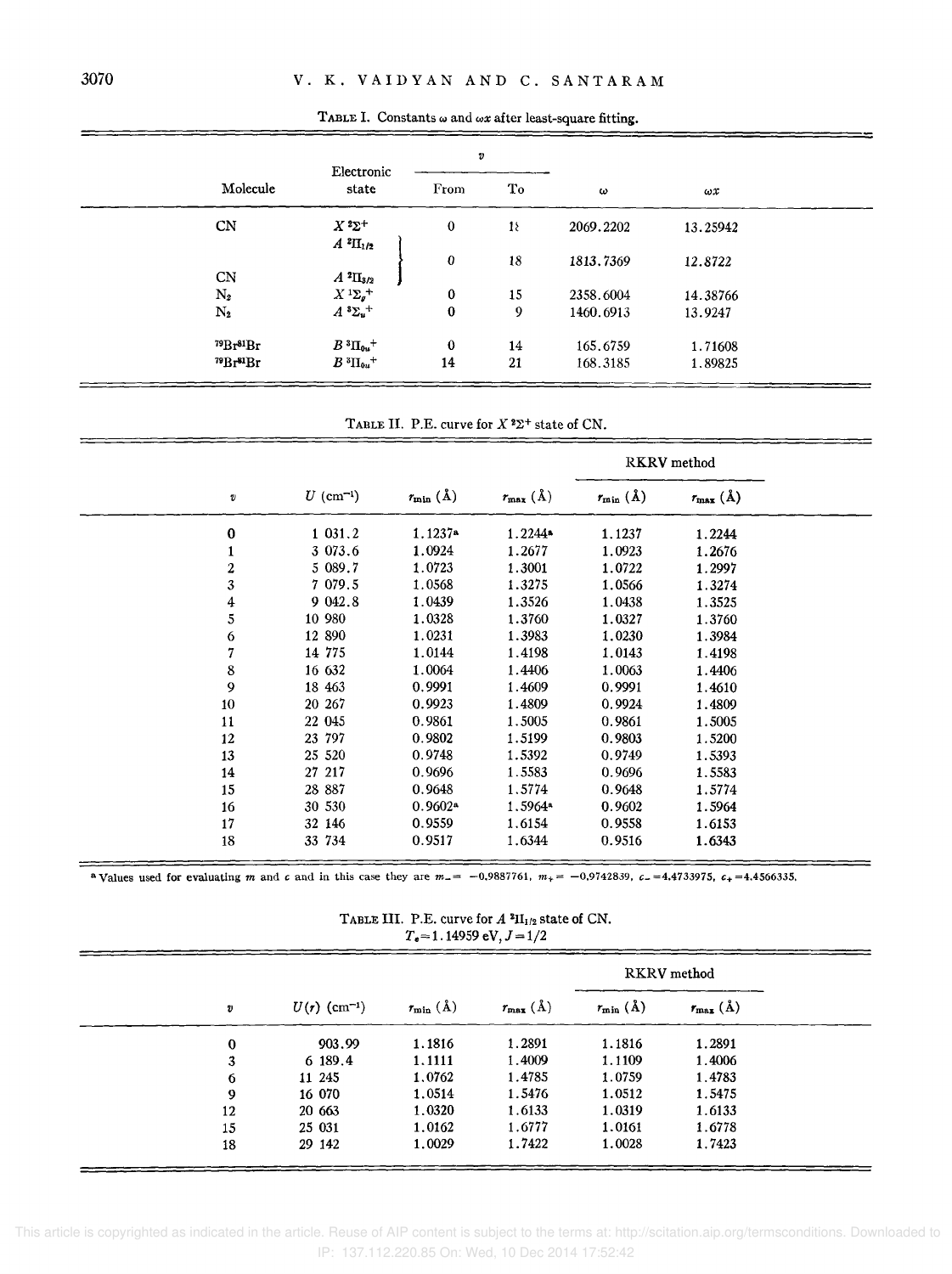|           |                            |                        | (Comparison with adjusted Morse function) | $Te = 1.14332, J = 3/2$ |                              |                        |                                      |
|-----------|----------------------------|------------------------|-------------------------------------------|-------------------------|------------------------------|------------------------|--------------------------------------|
|           |                            |                        |                                           |                         | <b>RKRV</b> method           |                        | Adjusted Morse function <sup>®</sup> |
| $\pmb{v}$ | $U(r)$ (cm <sup>-1</sup> ) | $r_{\min}(\text{\AA})$ | $r_{\text{max}}(\text{\AA})$              | $r_{\min}(\text{\AA})$  | $r_{\text{max}}(\text{\AA})$ | $r_{\min}(\text{\AA})$ | $r_{\text{max}}(\text{\AA})$         |
| $\bf{0}$  | 903.99                     | 1.1827                 | 1.2900                                    | 1.1827                  | 1.2900                       | 1.1826                 | 1.2900                               |
| 3         | 6 189.4                    | 1.1107                 | 1.4006                                    | 1.1105                  | 1.4001                       | 1.1114                 | 1.4005                               |
| 6         | 11 245                     | 1.0747                 | 1.4775                                    | 1.0749                  | 1.4773                       | 1.0758                 | 1.4773                               |
| 9         | 16 070                     | 1.0492                 | 1.5459                                    | 1.0497                  | 1.5459                       | 1.0506                 | 1.5456                               |
| 12        | 20 663                     | 1.0293                 | 1.6109                                    | 1.0298                  | 1.6111                       | 1.0310                 | 1.6106                               |
| 15        | 25 021                     | 1.0131                 | 1.6748                                    | 1.0134                  | 1.6750                       | 1.0149                 | 1.6744                               |
| 18        | 29 142                     | 0.9995                 | 1.7386                                    | 0.9994                  | 1.7388                       | 1.0014                 | 1.7382                               |

# TABLE IV. P.E. curve for  $A^{2}\Pi_{3/2}$  state of CN.

 $a = 2.2275$ ,  $r_e = 1.2331$ .

TABLE V. P.E. curves of  $N_2$ .

|                         |                                      |                        |                              |                       | <b>RKRV</b> method           |  |
|-------------------------|--------------------------------------|------------------------|------------------------------|-----------------------|------------------------------|--|
| v                       | $U(r)$ (cm <sup>-1</sup> )           | $r_{\min}(\mathbf{A})$ | $r_{\text{max}}(\text{\AA})$ | $r_{\min}(\tilde{A})$ | $r_{\text{max}}(\text{\AA})$ |  |
|                         | $X^{1}\Sigma_{q}$ <sup>+</sup> state |                        |                              |                       |                              |  |
| $\pmb{0}$               | 1 175.5                              | 1.0548                 | 1.1454                       | 1.0548                | 1.1454                       |  |
| 3                       | 8 078.9                              | 0.9941                 | 1.2378                       | 0.9941                | 1.2376                       |  |
| 6                       | 14 725.9                             | 0.9633                 | 1.3011                       | 0.9635                | 1.3006                       |  |
| 9                       | 21 111.1                             | 0.9415                 | 1.3568                       | 0.9419                | 1.3564                       |  |
| 12                      | 27 235.0                             | 0.9242                 | 1.4082                       | 0.9244                | 1.4082                       |  |
| 15                      | 33 095.5                             | 0.9100                 | 1.4591                       | 0.9100                | 1.4589                       |  |
|                         | $A^{3}\Sigma_{u}$ <sup>+</sup> state |                        |                              |                       |                              |  |
| $\pmb{0}$               | 726.7                                | 1.2328                 | 1.3481                       | 1.2328                | 1.3481                       |  |
| $\mathbf{1}$            | 2 159.6                              | 1.1979                 | 1.3992                       | 1.1980                | 1.3992                       |  |
| $\boldsymbol{2}$        | 3 564.9                              | 1.1758                 | 1.4379                       | 1.1759                | 1.4378                       |  |
| 3                       | 4 942.3                              | 1.1590                 | 1.4716                       | 1.1589                | 1.4715                       |  |
| $\overline{\mathbf{4}}$ | 6 291.9                              | 1.1451                 | 1.5027                       | 1.1450                | 1.5025                       |  |
| 5                       | 7 613.7                              | 1.1333                 | 1.5320                       | 1.1332                | 1.5319                       |  |
| 6                       | 8 907.2                              | 1.1230                 | 1.5603                       | 1.1230                | 1.5602                       |  |
| 7                       | 10 172.4                             | 1.1138                 | 1.5878                       | 1.1137                | 1.5877                       |  |
| 8                       | 11 409.1                             | 1.1056                 | 1.6148                       | 1.1055                | 1.6148                       |  |
| $\boldsymbol{9}$        | 12 616.8                             | 1.0981                 | 1.6414                       | 1.0981                | 1.6418                       |  |
|                         |                                      |                        |                              |                       |                              |  |

TABLE VI. P.E. curve for  $B^3\Pi_{0u}$ <sup>+</sup> state of <sup>79</sup>Br<sup>81</sup>Br.

|    |                            |                                   |                              | RKRV method            |                              |
|----|----------------------------|-----------------------------------|------------------------------|------------------------|------------------------------|
| v  | $U(r)$ (cm <sup>-1</sup> ) | $r_{\min}(\mathring{\mathrm{A}})$ | $r_{\text{max}}(\text{\AA})$ | $r_{\min}(\text{\AA})$ | $r_{\text{max}}(\text{\AA})$ |
| 0  | 82.3                       | 2.596                             | 2.740                        | 2.597                  | 2.740                        |
| 5  | 860.5                      | 2.479                             | 2.976                        | 2.479                  | 2.976                        |
| 10 | 1552.7                     | 2.430                             | 3.153                        | 2.430                  | 3.153                        |
| 15 | 2152.3                     | 2.393                             | 3.330                        | 2.394                  | 3.329                        |
| 20 | 2652.9                     | 2.359                             | 3.524                        | 2.360                  | 3.523                        |

 This article is copyrighted as indicated in the article. Reuse of AIP content is subject to the terms at: http://scitation.aip.org/termsconditions. Downloaded to IP: 137.112.220.85 On: Wed, 10 Dec 2014 17:52:42